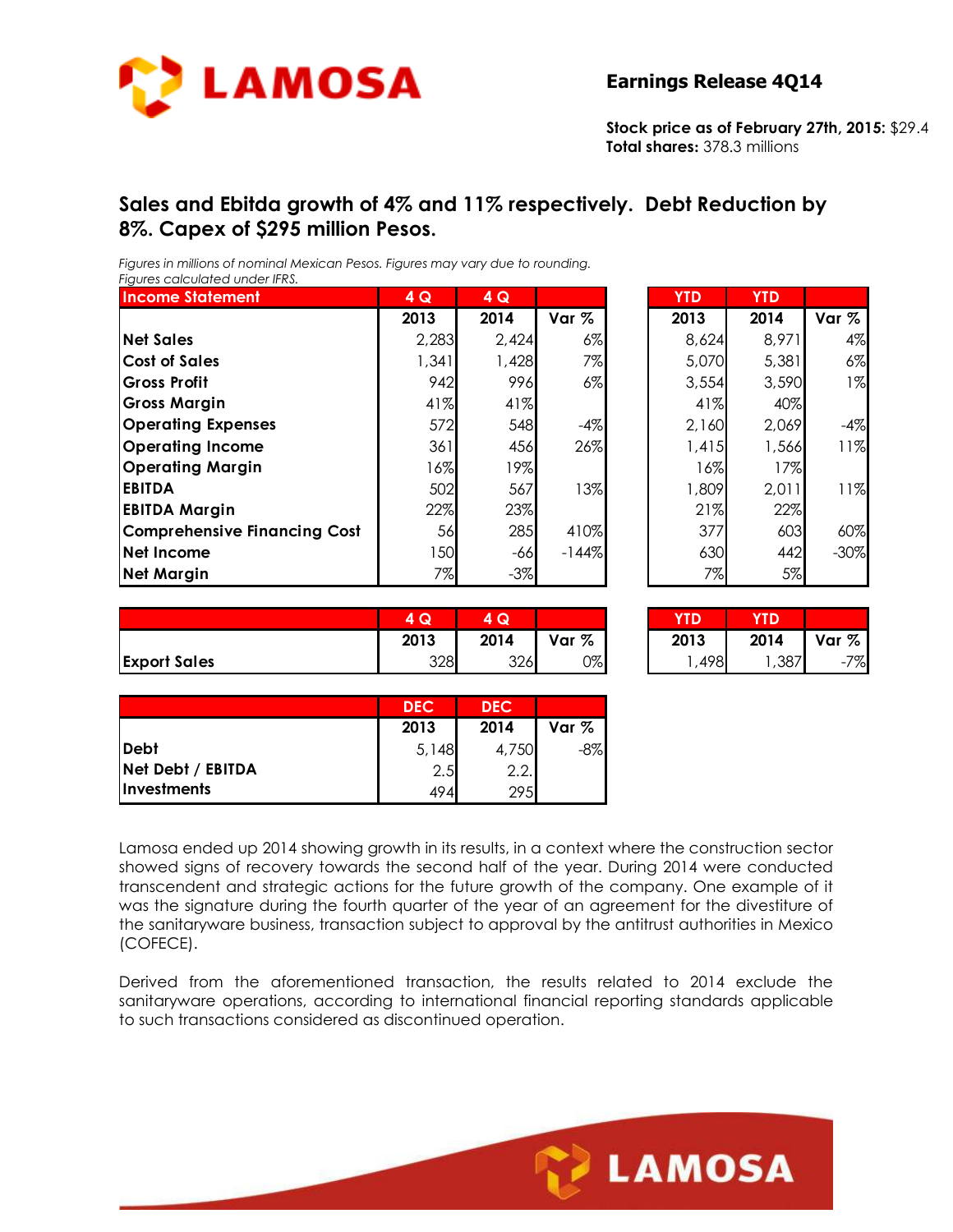

**San Pedro Garza García, Nuevo Leon, Mexico, February 27th, 2015.** Grupo Lamosa, announces its results related to the fourth quarter of 2014.

*Figures in millions of Mexican Pesos. Figures may vary due to rounding.* 

#### **SALES**

The favorable performance of the building industry in Mexico at the end of the year contributed favorably to the total revenue of the company in 2014, recording \$ 8,971 million Pesos, a growth of 4% when compared to sales of \$ 8,624 million Pesos in 2013.



## **EXPORT SALES**

Export sales in 2014 accounted for 15% of total sales, reaching 1,387 million Pesos, a decrease of 7% over the previous year.



Ī

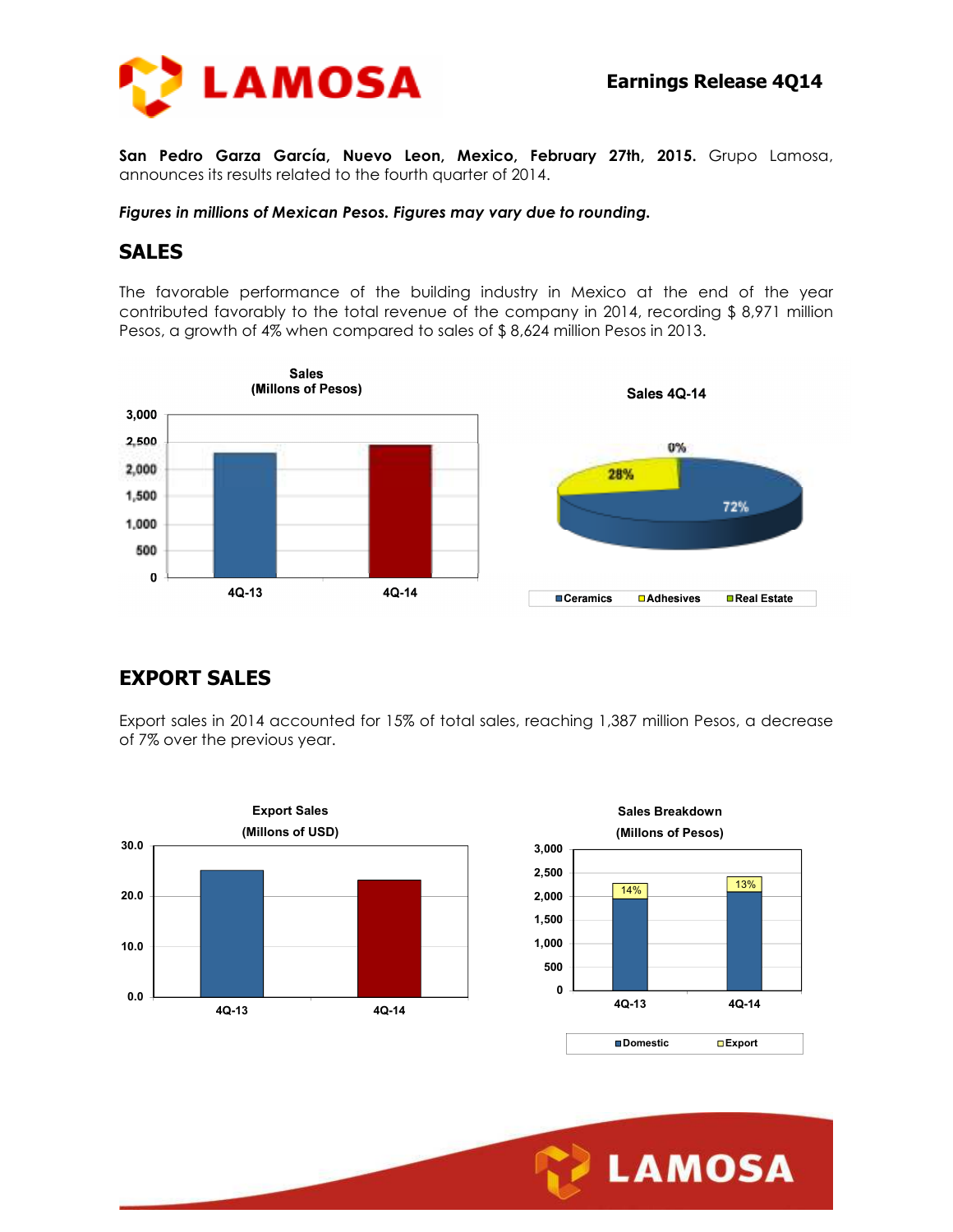## **PERFORMANCE PER BUSINESS SEGMENT**

|                           | <b>Ceramics</b> |        |       |               | <b>Adhesives</b> |            |               | <b>Real Estate</b> |            | <b>Total</b>  |            |            |  |
|---------------------------|-----------------|--------|-------|---------------|------------------|------------|---------------|--------------------|------------|---------------|------------|------------|--|
|                           | <b>YTD</b>      |        |       |               | <b>YTD</b>       |            |               | <b>YTD</b>         |            |               | <b>YTD</b> |            |  |
|                           | <b>Dec-13</b>   | Dec-14 | Var   | <b>Dec-13</b> | <b>Dec-14</b>    | <u>Var</u> | <b>Dec-13</b> | <b>Dec-14</b>      | <u>Var</u> | <b>Dec-13</b> | $Dec-14$   | <b>Var</b> |  |
| <b>Total Sales</b>        | 6.199           | 6,375  |       | 2,380         | 2,559            |            | 47            | 39                 |            | 10,368        | 11,044     |            |  |
| <b>Intersegment Sales</b> | 0               | 0      |       | -3            | $-2$             |            |               | 0                  |            | $-1.744$      | $-2,073$   |            |  |
| <b>Net Sales</b>          | 6,199           | 6,375  | 3%    | 2,377         | 2,557            | 8%         | 47            | 39                 |            | 8,624         | 8,971      | 4%         |  |
| <b>EBIT</b>               | 843             | 952    | 13%   | 580           | 593              | 2%         |               | $-3$               |            | 1.415         | 1,566      | 11%        |  |
| Dep. y Amort.& others     | 325             | 301    | $-7%$ | 37            | 43               | 14%        | 0             | 0                  |            | 394           | 445        | 13%        |  |
| <b>EBITDA</b>             | 1,168           | 1,253  | 7%    | 618           | 635              | 3%         |               | -3                 |            | 1.809         | 2,011      | 11%        |  |
| $\%$                      | 19%             | 20%    |       | 26%           | 25%              |            |               |                    |            | 21%           | 22%        |            |  |

|                           |         | <b>Ceramics</b> |            |         | <b>Adhesives</b> |            |       | <b>Real Estate</b> |            |          | <b>Total</b> |            |
|---------------------------|---------|-----------------|------------|---------|------------------|------------|-------|--------------------|------------|----------|--------------|------------|
|                           | $4Q-13$ | $4Q-14$         | <u>Var</u> | $4Q-13$ | $4Q-14$          | <u>Var</u> | 4Q-13 | 4Q-14              | <u>Var</u> | 4Q-13    | $4Q-14$      | <b>Var</b> |
| <b>Total Sales</b>        | 1,624   | 1,738           |            | 617     | 687              |            | 42    | 0                  |            | 3,286    | 2,947        |            |
| <b>Intersegment Sales</b> | 0       | 0               |            | $-1$    | -1               |            | 0     | 0                  |            | $-1,003$ | $-522$       |            |
| <b>Net Sales</b>          | 1,624   | 1,738           | 7%         | 617     | 687              | 11%        | 42    | 0                  |            | 2,283    | 2,424        | 6%         |
| <b>EBIT</b>               | 170     | 302             | 78%        | 161     | 168              | 4%         | 30    | $-1$               |            | 361      | 456          | 26%        |
| Dep. y Amort.& others     | 121     | 78              | $-35%$     | 9       | 12               | 33%        | 0     | 0                  |            | 140      | 111          | $-21%$     |
| <b>EBITDA</b>             | 291     | 381             | 31%        | 171     | 180              | 5%         | 30    | -1                 |            | 502      | 567          | 13%        |
| %                         | 18%     | 22%             |            | 28%     | 26%              |            |       |                    |            | 22%      | 23%          |            |

**Because of the signing in 2014 of an agreement to divest the Sanitaryware Business and in accordance with International Financial Reporting Standards, the results exclude sanitaryware operations, considering them to be discontinued.**

# **CERAMIC DIVISION**

The ceramic division posted sales of \$ 6,375 million Pesos, representing 71% of total sales and a growth of 3% when compared to sales of \$ 6,199 million Pesos recorded in 2013.

## **ADHESIVES DIVISION**

The sales of the adhesives division accounted for 29% of total revenues at year end, amounting to \$ 2,557 million Pesos, a growth of 8% when compared to sales of \$ 2,377 million Pesos in 2013.

## **OPERATING INCOME**

During 2014, Lamosa maintained its operating margins through tight control of costs and expenses, in an environment of low growth and where some inputs such as natural gas showed increases of up to 25%. Operating income in 2014 amounted to \$ 1,566 million Pesos, an increase of 11% when compared to \$ 1,415 million Pesos posted in 2013.

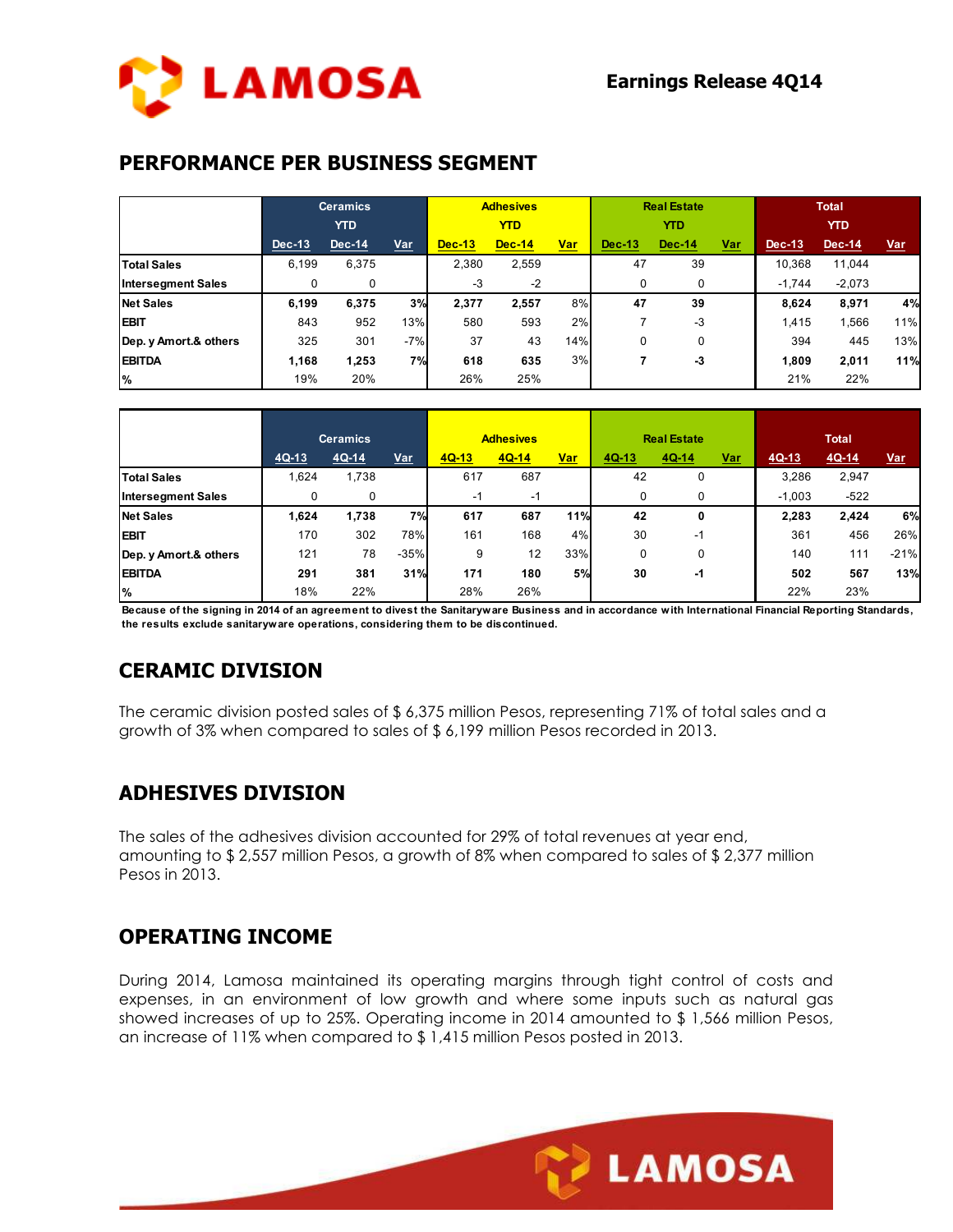

Ebitda for the company in 2014 totaled \$ 2,011 million Pesos, an 11% higher than EBITDA of \$ 1,809 million Pesos recorded in 2013.



## **NET INCOME**

Despite the reduction in interest expenses in 2014 for \$ 50 million Pesos, the devaluation of the Peso against the US dollar during 2014, nearly to 4% involved an exchange loss of \$ 332 million Pesos, compared to a foreign exchange loss of \$ 27 million Pesos posted in 2013. The exchange loss change affected negatively the comprehensive financing cost, totaling \$ 603 million Pesos, 60% higher when compared to the \$ 377 million Pesos posted the previous year.

Net income for the year amounted to \$442 million Pesos, a decrease of 30% when compared to the \$ 630 million Pesos recorded in 2013. This reduction is mainly due to the increase in the comprehensive financing cost, and the discontinued operations.



Ī